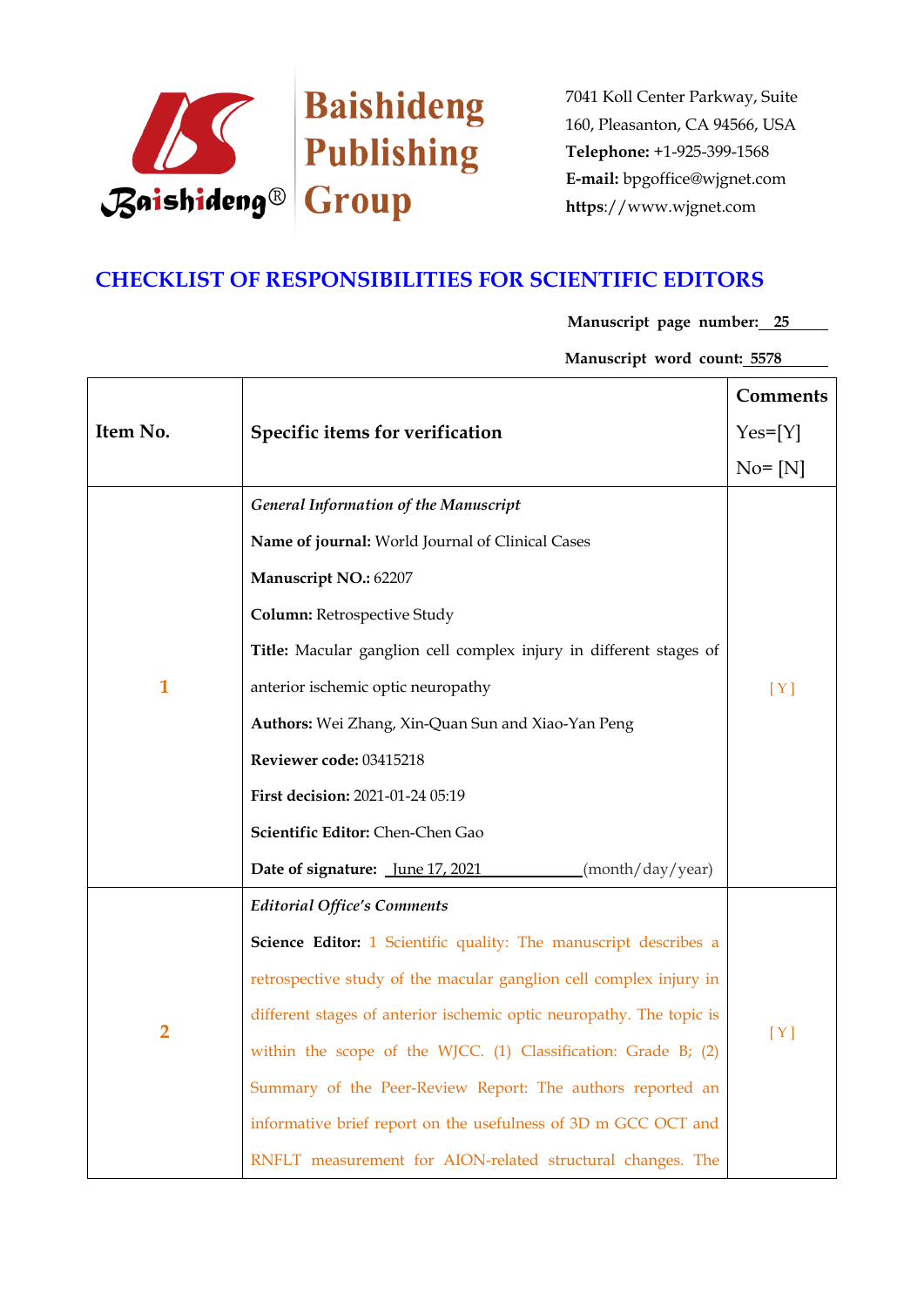

# **Baishideng Example 18** Publishing

7041 Koll Center Parkway, Suite 160, Pleasanton, CA 94566, USA **Telephone:** +1-925-399-1568 **E-mail:** bpgoffice@wjgnet.com **https**://www.wjgnet.com

figures are correct and well explained. However, some references should be added in the discussion. The questions raised by the reviewer should be answered; and (3) Format: There is 1 table and 5 figures. A total of 20 references are cited, including no references published in the last 3 years. There are no self-citations. 2 Language evaluation: Classification: Grade A. A language editing certificate issued by MedSci was provided. 3 Academic norms and rules: The authors need to provide the Biostatistics Review Certificate, the signed Conflict-of-Interest Disclosure Form and Copyright License Agreement, the Institutional Review Board Approval Form, and Written informed consent. No academic misconduct was found in the Bing search. 4 Supplementary comments: This is an unsolicited manuscript. The topic has not previously been published in the WJCC. 5 Issues raised: (1) The reference's number cited in the text should be put in the square bracket; (2) The authors did not provide original pictures. Please provide the original figure documents. Please prepare and arrange the figures using PowerPoint to ensure that all graphs or arrows or text portions can be reprocessed by the editor; (3) PMID and DOI numbers are missing in the reference list. Please provide the PubMed numbers and DOI citation numbers to the reference list and list all authors of the references. Please revise throughout; and (4) The "Article Highlights" section is missing. Please add the "Article Highlights" section at the end of the main text. 6 Re-Review: Required. 7 Recommendation: Conditional acceptance.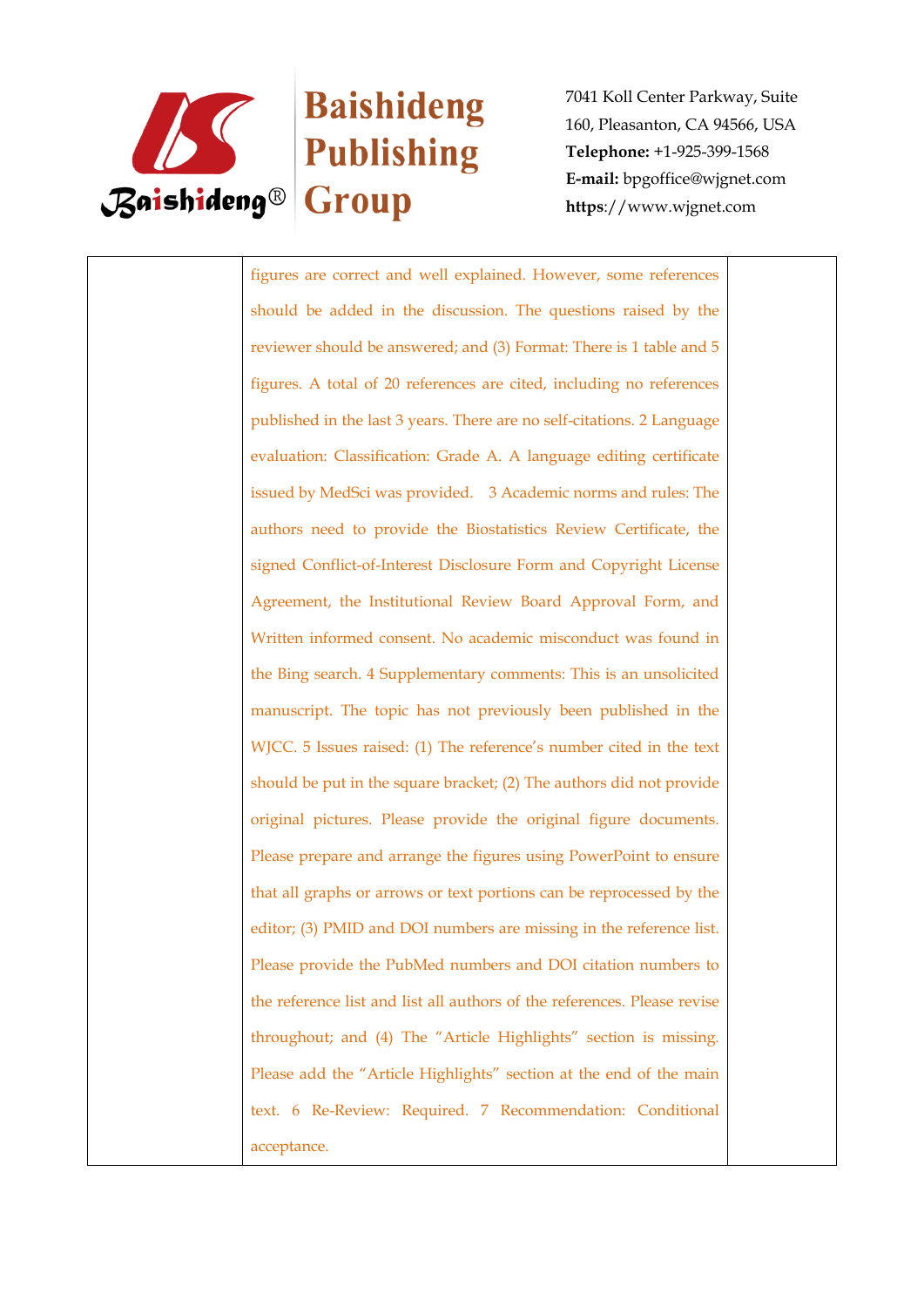

|   | Company Editor-in-Chief: I have reviewed the Peer-Review                |     |
|---|-------------------------------------------------------------------------|-----|
|   | Report, the full text of the manuscript, and the relevant ethics        |     |
|   | documents, all of which have met the basic publishing requirements      |     |
|   | of the World Journal of Clinical Cases, and the manuscript is           |     |
|   | conditionally accepted. I have sent the manuscript to the author(s)     |     |
|   | for its revision according to the Peer-Review Report, Editorial         |     |
|   | Office's comments and the Criteria for Manuscript Revision by           |     |
|   | Authors. Before its final acceptance, the author(s) must provide the    |     |
|   | Chinese version of the ethical approval document.                       |     |
| 3 | The fixed headings are copied.                                          | [Y] |
|   | The title concisely summarizes the main topic of the study and is       |     |
|   | not too long (no more than 18 words). Words such as 'exploration',      |     |
| 4 | 'research', 'analysis', 'observation', and 'investigation' are avoided. | [Y] |
|   | The title does not start with 'The' and does not include any Arabic     |     |
|   | numbers or uncommon abbreviations.                                      |     |
| 5 | A short running title is provided (no more than 6 words).               | [Y] |
|   | The authors' full family (sur)names and full/abbreviated first          |     |
| 6 | names are listed on the title page and are consistent with those        | [Y] |
|   | listed in the signed BPG Copyright License Agreement form.              |     |
|   | 'Author contributions' passage<br>describes the specific<br>The         |     |
|   | contribution(s) made by each author. The author's names are listed      |     |
|   | in the following format: full family (sur)name followed by              |     |
| 7 | abbreviated first and middles names.                                    |     |
|   | e.g., "Wang CL and Liang L contributed equally to this work; Wang       |     |
|   | CL, Liang L, Fu JF, Zou CC, Hong F and Wu XM designed the               | [Y] |
|   | research study; Wang CL, Zou CC, Hong F and Wu XM performed             |     |
|   | the research; Xue JZ and Lu JR contributed new reagents and             |     |
|   | analytic tools; Wang CL, Liang L and Fu JF analyzed the data; and       |     |
|   | Wang CL, Liang L and Fu JF wrote the manuscript. All authors            |     |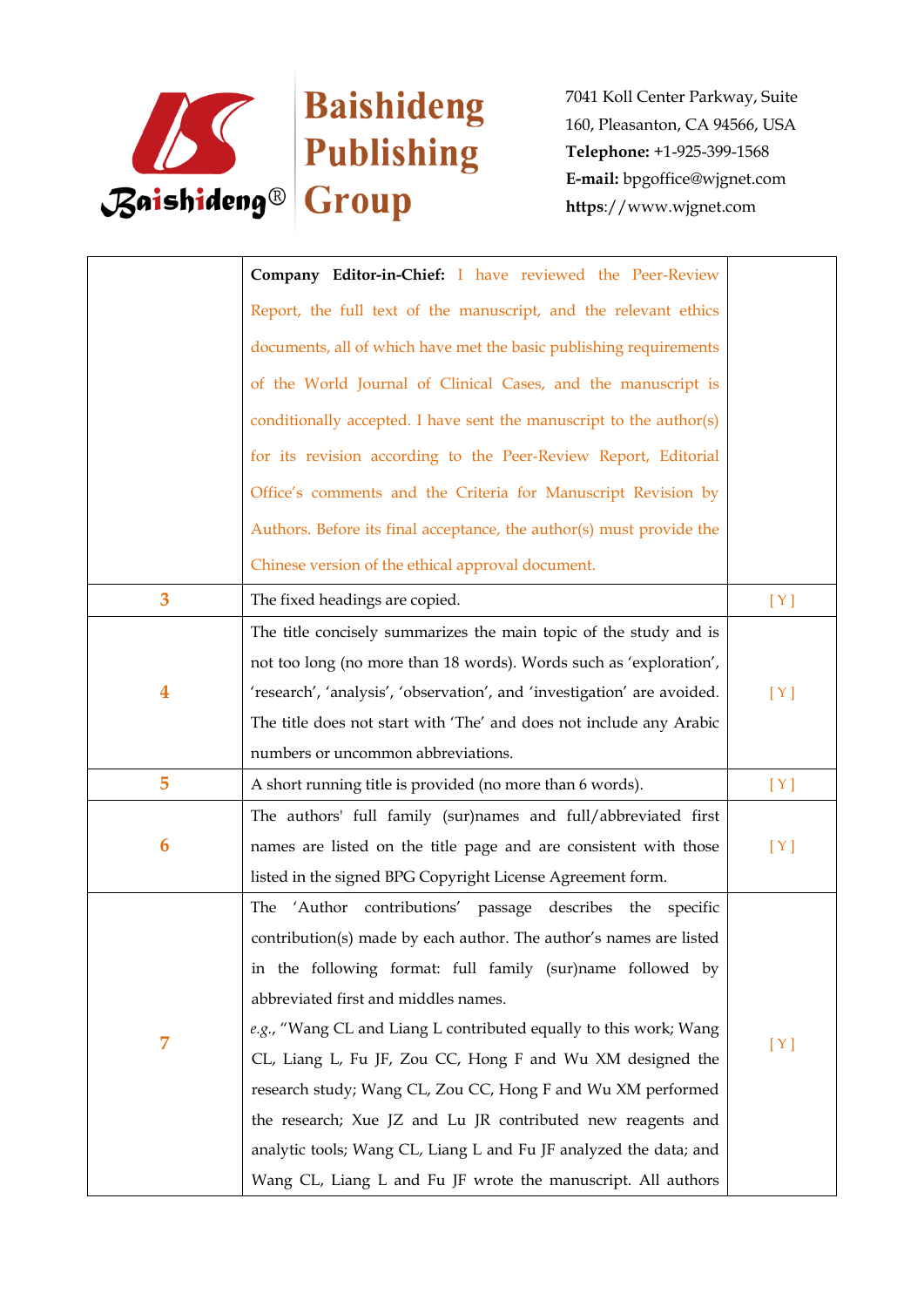

|    | have read and approve the final manuscript."                            |     |
|----|-------------------------------------------------------------------------|-----|
|    |                                                                         |     |
|    |                                                                         |     |
|    |                                                                         |     |
|    |                                                                         |     |
|    |                                                                         |     |
|    |                                                                         |     |
|    |                                                                         |     |
|    | The 'Supported by' statement describes the source(s) of financial       |     |
| 8  | support and includes the corresponding identification number(s)         | [N] |
|    | and program ID(s) if available, and contains no spelling errors.        |     |
|    | The 'Corresponding author' passage provides the corresponding           |     |
|    | author's full first and family (sur)names, abbreviated title (e.g., MD, |     |
| 9  | PhD), affiliated institute's name and complete postal address           | [Y] |
|    | (including zip code) and e-mail (written in all lowercase), and         |     |
|    | contains no spelling errors.                                            |     |
|    | The Manuscript Tracking information (i.e., Received, Peer review        |     |
|    | started, First decision, Revised, Accepted, Article in press, and       |     |
| 10 | Published online) are provided along with the corresponding editor      | [Y] |
|    | and date for each item, and contain no spelling errors.                 |     |
|    | The Abstract section is formatted according to the article-specific     |     |
|    | style (structured vs unstructured) and word count thresholds, as        |     |
|    | follows:                                                                |     |
|    | Commentary, Frontier, Diagnostic Advances, Medical Ethics,              |     |
|    | Minireview, Review, Therapeutics Advances, and Topic Highlight:         |     |
| 11 | Non-structured abstract that is no less than 200 words.                 | [Y] |
|    | Field of Vision, Case Report and Letter to the Editor:                  |     |
|    | Non-structured abstract that is no less than 150 words.                 |     |
|    | Research articles: Structured abstract with subsections for AIM (no     |     |
|    | more than 20 words); METHODS (no less than 80 words); RESULTS           |     |
|    | (no less than 120 words); and CONCLUSION (no more than 26               |     |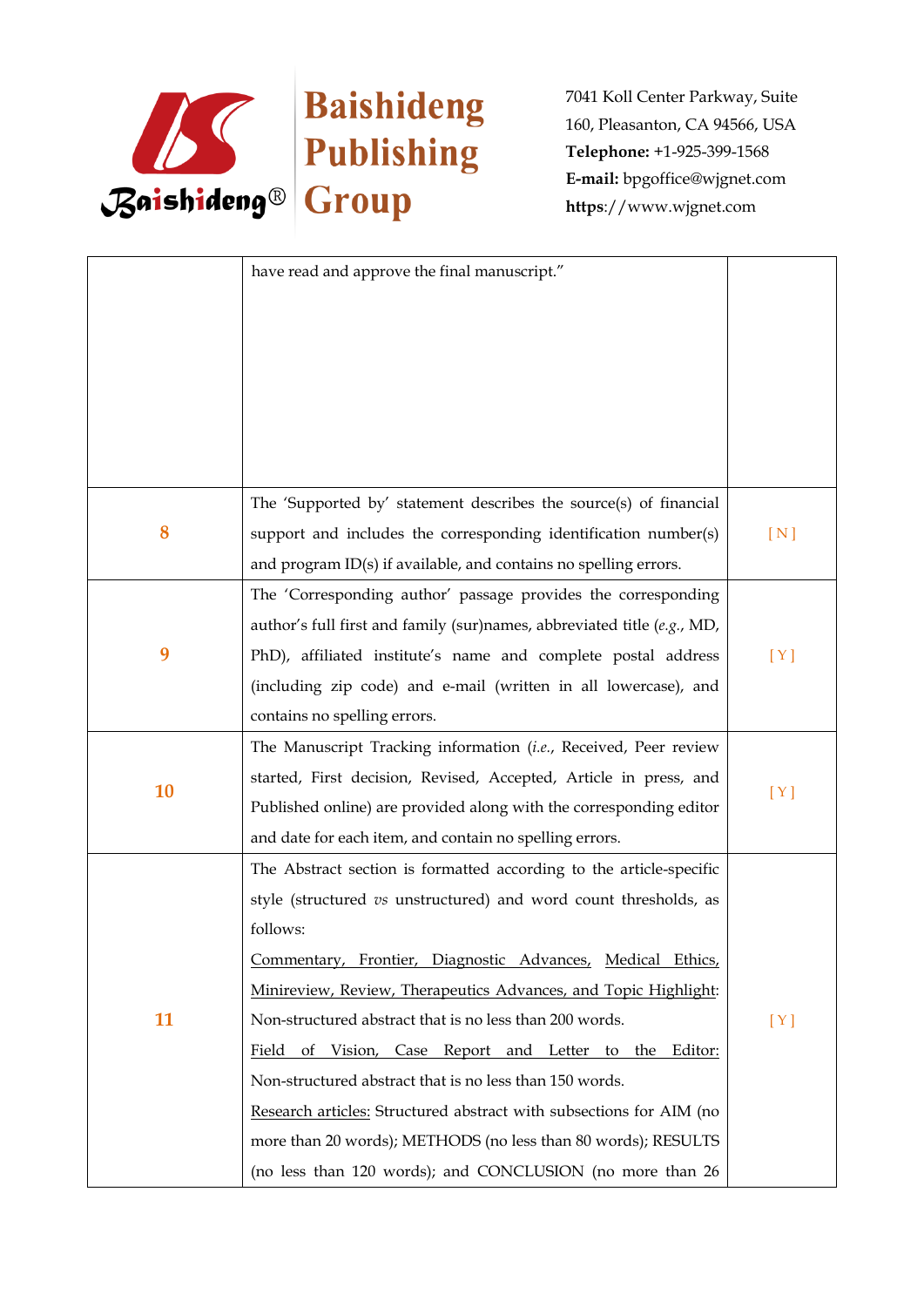

|    | words).                                                                 |     |
|----|-------------------------------------------------------------------------|-----|
| 12 | The 'Key words' list provides 5-10 keywords that reflect the main       |     |
|    | content of the study. The first letter of each keyword is capitalized,  | [Y] |
|    | and each keyword is separated by a semicolon.                           |     |
|    | The "citation" contains authors' names and manuscript title. The        |     |
|    | name of the first author should be typed in bold letters; the family    |     |
|    | (sur) name of all authors should be typed with the first letter         |     |
|    | capitalized, followed by their abbreviated first and middle initials.   |     |
| 13 | For example, an article by Jae Moon Yoon, Ki Young Son, Chun Sick       | [Y] |
|    | Eom, Daniel Durrance, Sang Min Park will be written as Yoon JM,         |     |
|    | Son KY, Eom CS, Durrance D, Park SM. Pre-existing diabetes              |     |
|    | mellitus increases the risk of gastric cancer: A meta-analysis. World J |     |
|    | Gastroenterol 2019; In press                                            |     |
|    | The 'Core tip' provides a summary (less than 100 words) of the          |     |
| 14 | study that outlines the most innovative and important arguments         |     |
|    | and core contents of the paper and will serve to effectively attract    | [Y] |
|    | readers.                                                                |     |
|    | The 'INTRODUCTION' section clearly describes the relevant               | [Y] |
|    | background information for the study. Only the most relevant and        |     |
|    | current (within the past 5 years) literature is cited, with the         |     |
|    | exception of rare instances of seminal literature citations. All        |     |
|    | technical terms and/or abbreviations are explained and/or defined,      |     |
|    | with the full name of abbreviations given upon first appearance in      |     |
| 15 | the text and the abbreviation presented in parentheses [i.e.,           |     |
|    | "computed tomography (CT)"]. First-person pronouns (e.g., T,            |     |
|    | 'we') are used appropriately to clearly indicate the work performed     |     |
|    | by the author(s). When weaknesses of previous studies are               |     |
|    | described in the text to highlight the innovations related to the       |     |
|    | current study, the information is presented carefully.                  |     |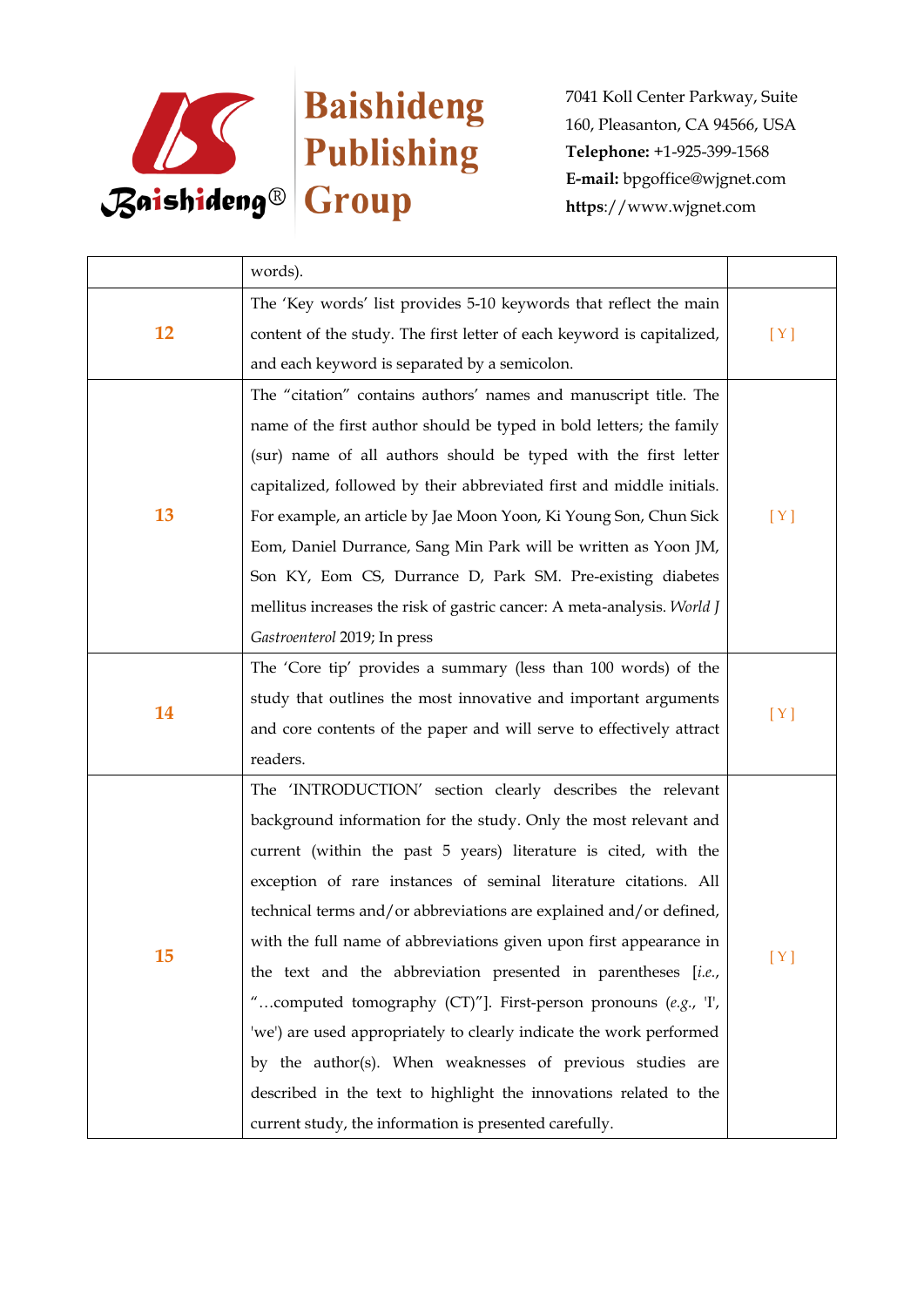

| 16 | The 'MATERIALS AND METHODS' section clearly and accurately                                      |     |
|----|-------------------------------------------------------------------------------------------------|-----|
|    | describes all materials and methods used to obtain the data                                     |     |
|    | presented in the article and is adequate for a reader to repeat the                             | [Y] |
|    | study.                                                                                          |     |
|    | The 'RESULTS' section concisely describes the observational and                                 |     |
|    | experimental results. Representative data and data that have                                    |     |
|    | scientific significance are emphasized. Data is presented in either                             |     |
| 17 | the text, a table or figure (i.e., chart, diagram, graph or image), but is                      | [Y] |
|    | not repeated among each. Information presented in the tables and                                |     |
|    | figures clearly describes the trends, meaning, and inferences.                                  |     |
|    | Results described in textual form are accurate, concise and clear.                              |     |
|    | Statistical symbols are accurate. Statistical significance is expressed                         |     |
|    | as ${}^{a}P$ < 0.05, ${}^{b}P$ < 0.01 (P > 0.05 usually does not need to be denoted).           |     |
| 18 | If there are other series of P values, $\epsilon P < 0.05$ and $\frac{dP}{dP} < 0.01$ are used, | [Y] |
|    | and a third series of P values is expressed as $\mathbf{e}P < 0.05$ and $\mathbf{f}P < 0.01$ .  |     |
|    | Statistical data is expressed as mean ± SD or mean ± SE.                                        |     |
|    | The 'DISCUSSION' section (1) describes the main purpose and                                     |     |
|    | hypothesis of the study; (2) summarizes the most important results;                             |     |
|    | (3) illustrates and explains the results (but does not simply repeat                            |     |
| 19 | the data) and draws conclusions or inferences based on the results;                             | [Y] |
|    | (4) points out the limitations of the study and their impact on the                             |     |
|    | results, as well as proposes further advice on future research                                  |     |
|    | $topic(s)$ or direction $(s)$ ; and $(5)$ describes the theoretical significance                |     |
|    | and practical value of the findings.                                                            |     |
| 20 | The 'ACKNOWLEDGEMENTS' section expresses gratitude to any                                       |     |
|    | individuals or organizations for technical support (i.e., providing                             |     |
|    | instrumentation, equipment or experimental materials, and/or                                    | [Y] |
|    | assistance in experimental work), non-technical services (i.e., useful                          |     |
|    | inspiration, suggestions, guidance, or review), and/or any other                                |     |
|    | auxiliary work.                                                                                 |     |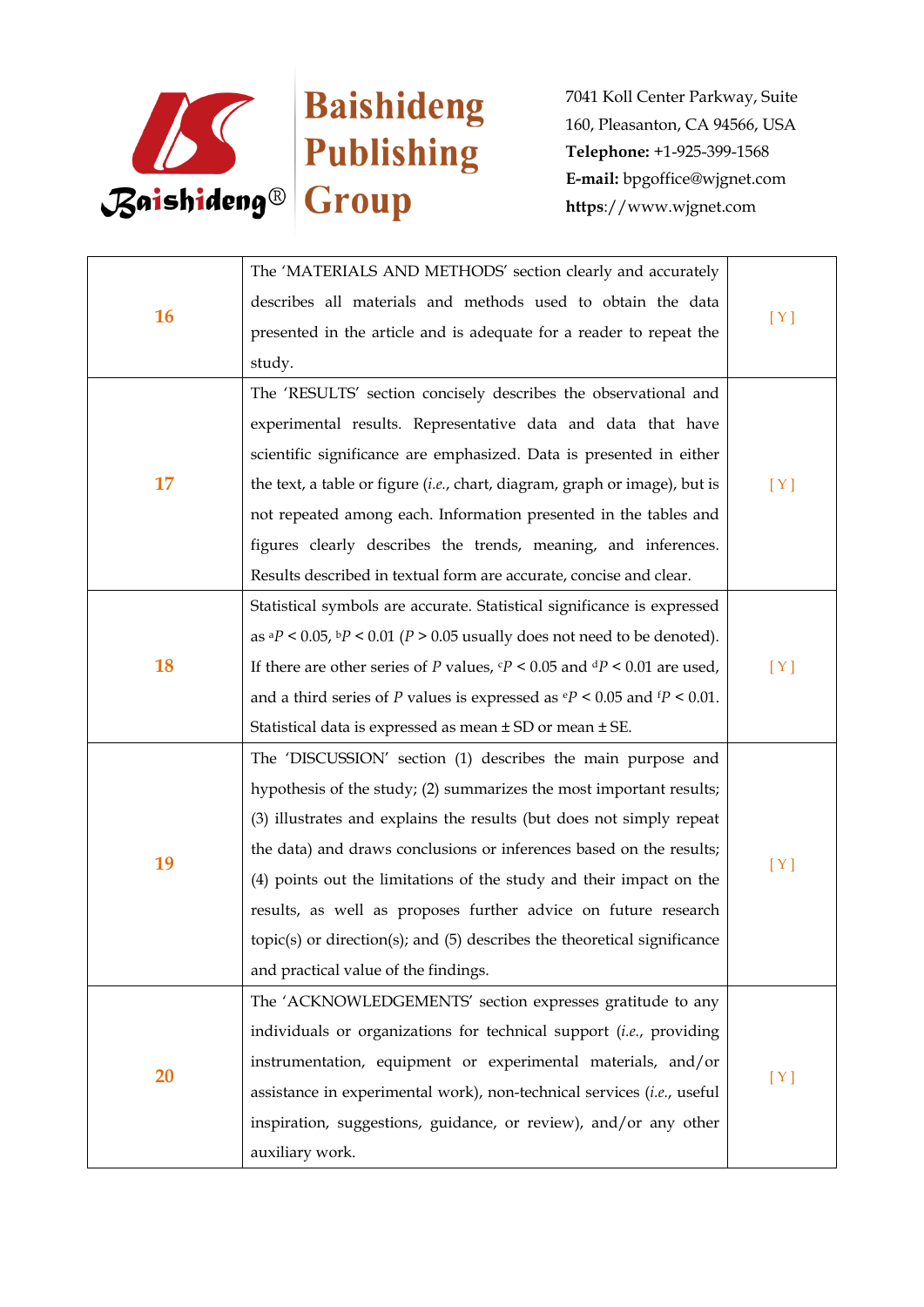

| 21 | The 'ARTICLE HIGHLIGHTS' section provides comments for                            |     |
|----|-----------------------------------------------------------------------------------|-----|
|    | original articles in accordance with the specified format.                        | [Y] |
|    | The 'REFERENCES' section lists the references in the Vancouver                    |     |
|    | style. This style uses Arabic numeral in-text citations based on the              |     |
|    | order of the first appearance of a source in the text. For citations              |     |
|    | where the author's name is indicated in the text, a superscript                   |     |
|    | number should be placed following the name (i.e, "Pang et al"). For               |     |
|    | citations where no author is indicated, a superscript number should               |     |
| 22 | be placed at the end of the sentence. Respective examples are: "Ma <sup>[1]</sup> | [Y] |
|    | reported ", "Pan et al <sup>[2-5]</sup> indicated "; "PCR has a high              |     |
|    | sensitivity <sup>[6,9]</sup> ." No superscript numbers are used when the          |     |
|    | reference number is described in the text; for example, "The                      |     |
|    | experimental method used has been described in reference [8]." The                |     |
|    | style of reference citations in tables is the same as that in the text            |     |
|    | (e.g., Pan et al <sup>[2-5]</sup> , please see reference [8]).                    |     |
|    | Journal references have been verified to ensure that there are no                 |     |
|    | duplicate references and that the PMID numbers are correct. For                   | [Y] |
|    | references not yet included in PubMed: the name of Chinese                        |     |
| 23 | journals is spelled out using Chinese Pinyin, with the first letter of            |     |
|    | each word capitalized (e.g., Shijie Huaren Xiaohua Zazhi); the name of            |     |
|    | journals in other languages are listed according to indexing                      |     |
|    | information retrieved from Google. Book references are presented                  |     |
|    | with all the information relevant to the electronic version.                      |     |
|    | The number of cited references is appropriate for the article type, as            |     |
| 24 | follows:                                                                          |     |
|    | Commentary: no less than 50;                                                      |     |
|    | Review: no less than 100;                                                         | [Y] |
|    | Article: no less than 30/26;                                                      |     |
|    | Case Report and Letter to the Editor: no less than 1.                             |     |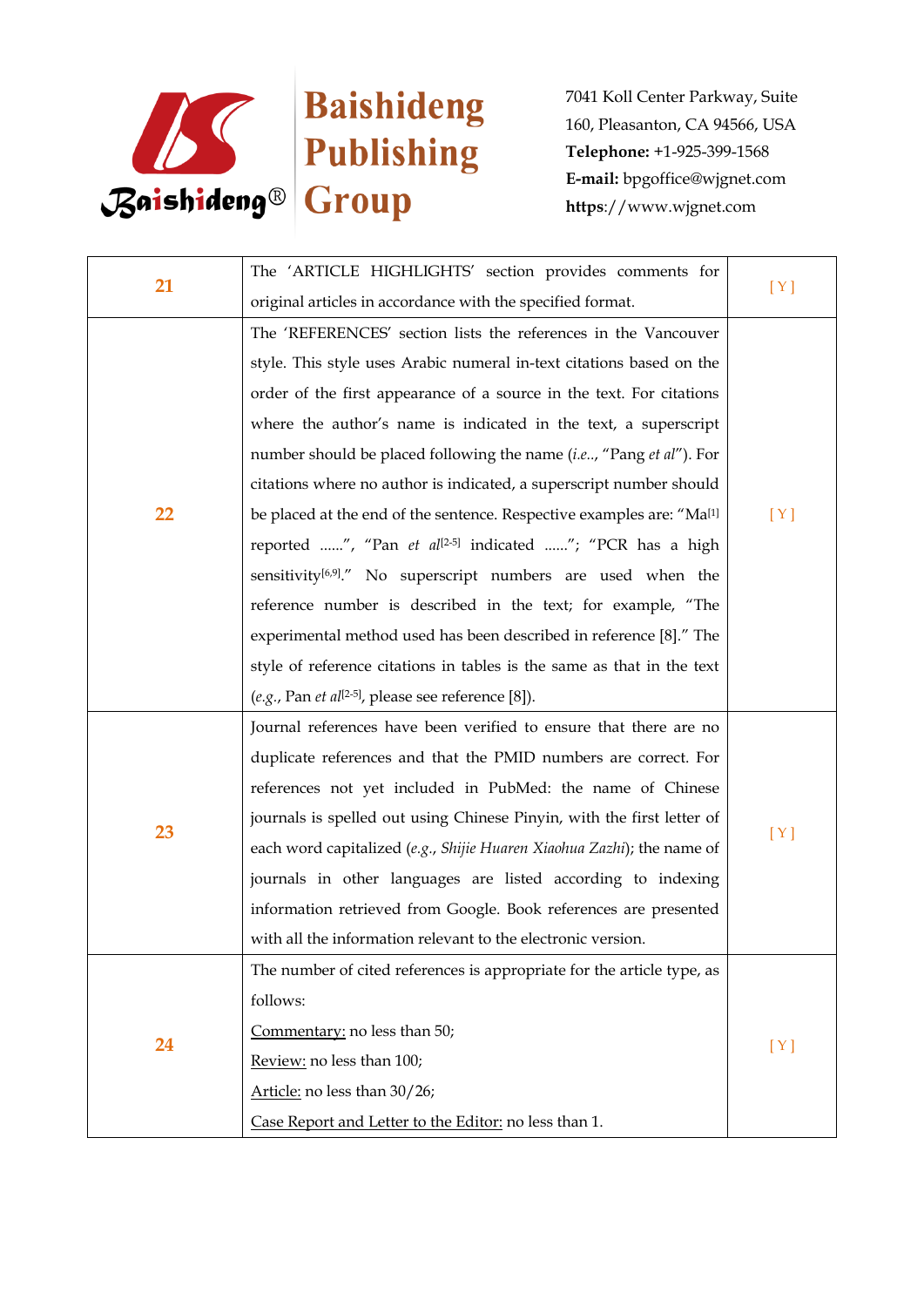

| 25 | The ethics-related statements are provided in accordance with the                         |     |
|----|-------------------------------------------------------------------------------------------|-----|
|    | manuscript type (e.g., Manuscript No.-Institutional review board                          | [Y] |
|    | statement, Manuscript No.-Animal care and use statement, etc.).                           |     |
|    | The names of the peer reviewers and the scientific editor are present                     |     |
| 26 | at the end of the paper $(e.g., P\text{-}Reviewer: Hugot D \text{ S-Editor: Wang})$       | [Y] |
|    | JL).                                                                                      |     |
|    | The order and numerical labeling of tables and figures is consistent                      |     |
|    | with their appearance and presentation in the text. Symbols in                            |     |
|    | tables (e.g., +, -, $\times$ , ÷, $\ast$ ) correctly correspond to the definitions in the |     |
| 27 | footnotes. Only one legend is provided for each multi-panel figure                        |     |
|    | consisting of color graphs, black and white graphs, or line graphs                        | [Y] |
|    | that depicts data of the same theme. For example: Figure 1                                |     |
|    | Pathological changes in atrophic gastritis tissue before and after                        |     |
|    | treatment. A: ; B: ; C: ; D: ; E: ; F:                                                    |     |
|    | Split pictures include flow charts, line graphs, histograms, and                          |     |
| 28 | graphs including text. Unsplit pictures include meta-analysis                             | [Y] |
|    | diagrams, PCR amplification curves, and survival curves.                                  |     |
| 29 | The author(s) highlighted the changes made to the manuscript                              | [Y] |
|    | according to the peer-reviewers' comments.                                                |     |
| 30 | The responses to the peer-reviewers' comments are consistent with                         | [Y] |
|    | the changes made to the manuscript.                                                       |     |
| 31 | The revised manuscript is provided (file name: Manuscript                                 |     |
|    | No.-Review; e.g., 870- Review).                                                           |     |
|    | The letter of peer-reviewers' comments is provided (file name:                            | [Y] |
|    | Manuscript No.-Peer-review(s); e.g., 870-Peer-review(s)).                                 |     |
|    | (file<br>The<br>letter<br>is provided<br>response<br>name:<br>Manuscript                  |     |
|    | No.-Answering reviewers; e.g., 870-Answering reviewers).                                  |     |
|    | The related ethics and relevant documents are provided, such as (1)                       |     |
| 32 | Approved grant application form(s) or funding agency copy of any                          | [Y] |
|    | approval document(s) (file name: Manuscript No.-Grant application                         |     |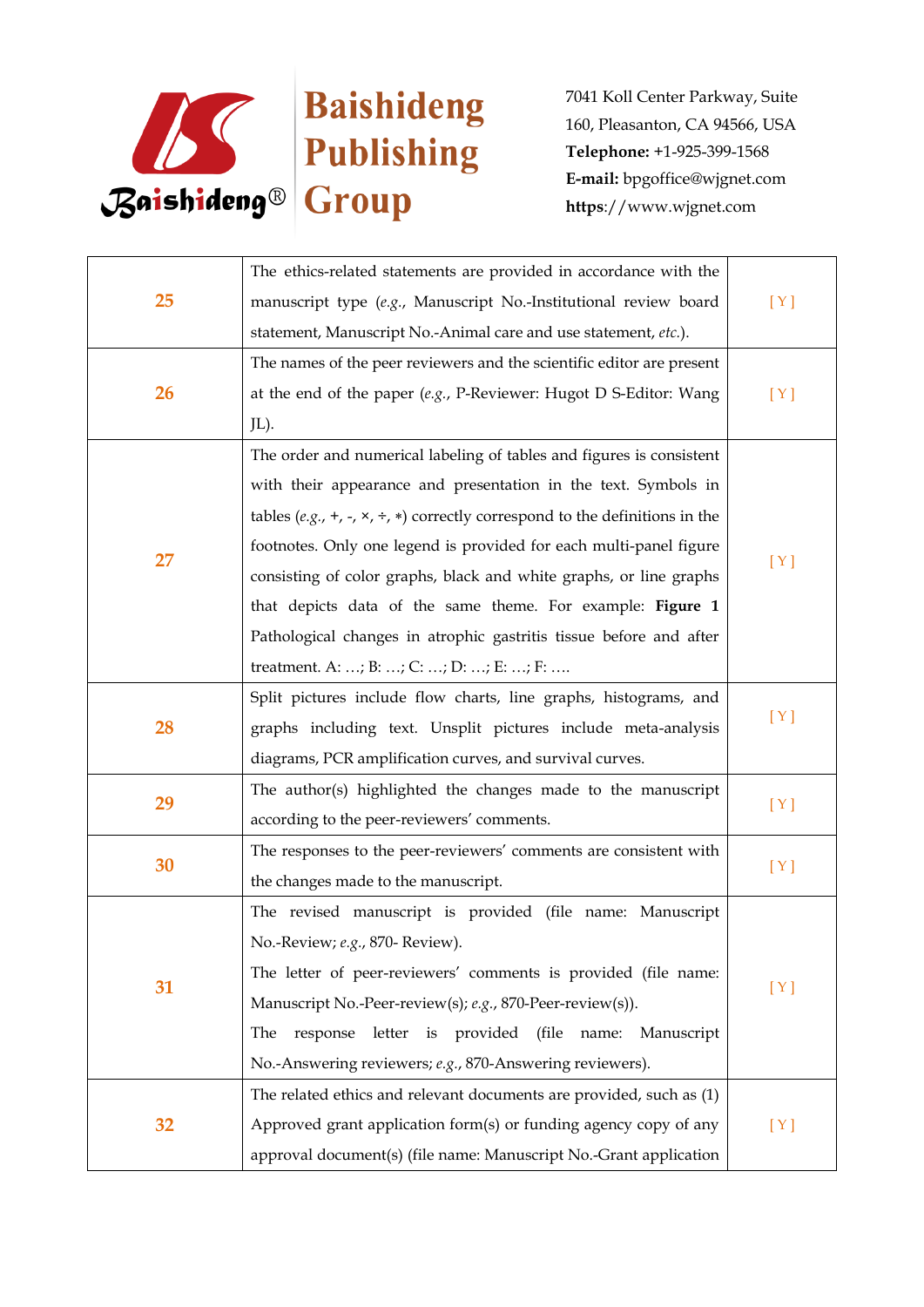

|    | form(s)); (2) Biostatistics review certificate (file name: Manuscript  |       |
|----|------------------------------------------------------------------------|-------|
|    | No.-Biostatistics statement); (3) Conflict-of-interest statement (file |       |
|    | name: Manuscript No.-Conflict-of-interest statement); (4) Clinical     |       |
|    | trial registration statement (file name: Manuscript No.-Clinical trial |       |
|    | registration statement); (5) Institutional review board approval form  |       |
|    | or document (file name: Manuscript No.-Institutional review board      |       |
|    | statement); (6) Institutional animal care and use committee            |       |
|    | document<br>approval<br>form<br>(file<br>Manuscript<br>or<br>name:     |       |
|    | No.-Institutional animal care and use committee statement), and (7)    |       |
|    | Signed informed consent form(s) or document(s) (file name:             |       |
|    | Manuscript No.-Informed consent statement).                            |       |
|    | All authors signed the BPG Copyright license agreement form (file      |       |
| 33 | Manuscript No.-Copyright license<br>agreement;<br>name:<br>e.g.,       | [Y]   |
|    | 870-Copyright license agreement).                                      |       |
|    | The language certificate provided by authors who are non-native        |       |
| 34 | speakers of English meets the BPG requirements (file name:             | [Y]   |
|    | Manuscript No.-Language certificate; e.g., 870-Language certificate).  |       |
|    | The photos licensed in the Agreement for Use of Personal Photos        |       |
|    | are consistent with those in the paper (file name: Manuscript          |       |
| 35 | No.-Agreement for use of personal photos; e.g., 870-Agreement for      | [N]   |
|    | use of personal photos).                                               |       |
| 36 | This document (Checklist of Responsibilities for Scientific Editors)   |       |
|    | has been saved under the file name: manuscript No.-Scientific          | [ Y ] |
|    | editor work list (e.g., 870-Scientific editor work list).              |       |
| 37 | A CrossCheck investigation (an effective tool for detecting unoriginal |       |
|    | content, enabling our editors to preserve the journal's integrity and  |       |
|    | the authors' copyright) has been performed for the manuscript via      |       |
|    | the website: http://www.ithenticate.com/. The results document         | [Y]   |
|    | contains the following information for the manuscript: "Name of        |       |
|    | journal", "Manuscript No.", "Columns", "Title" and "Author list".      |       |